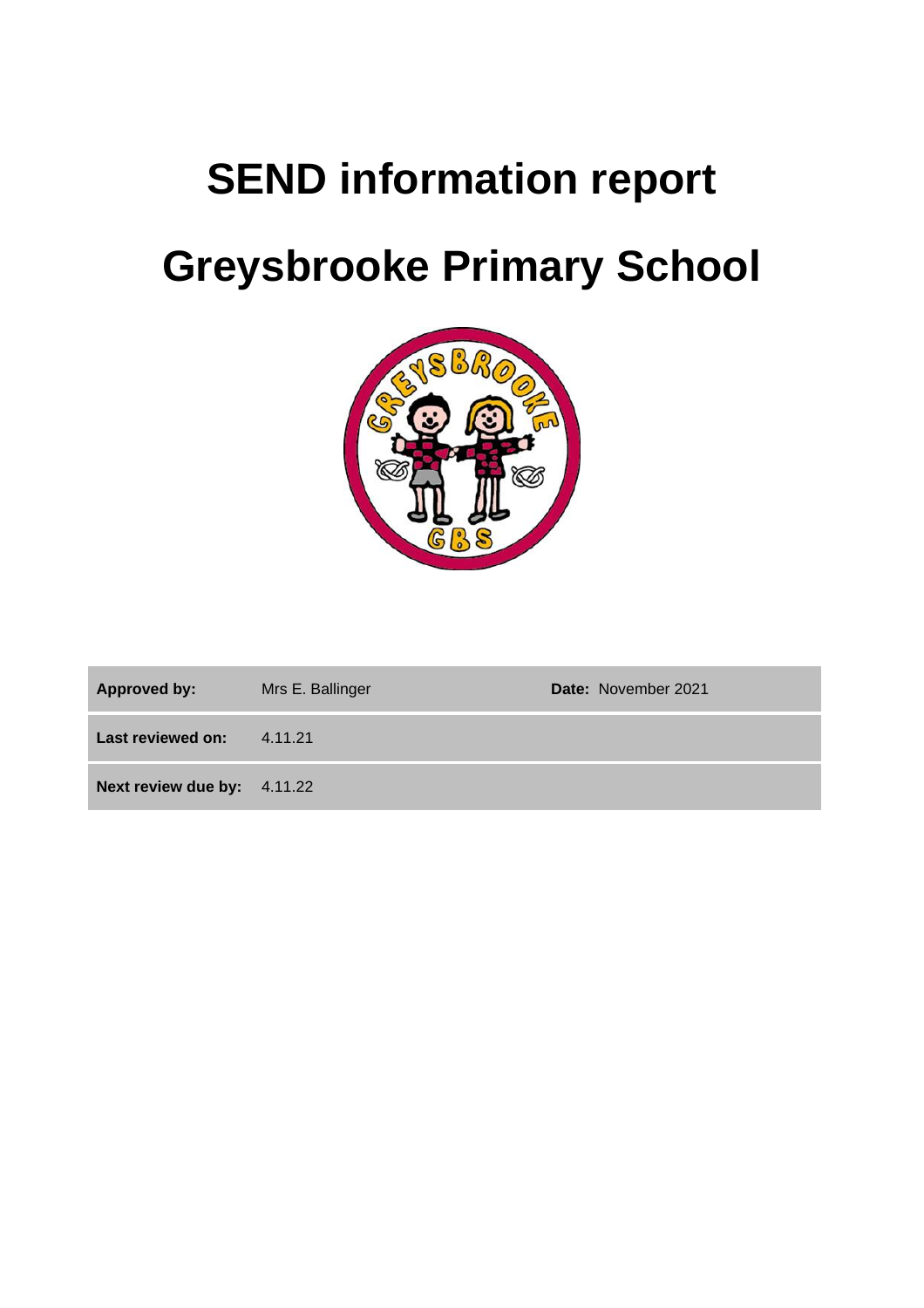# **Contents**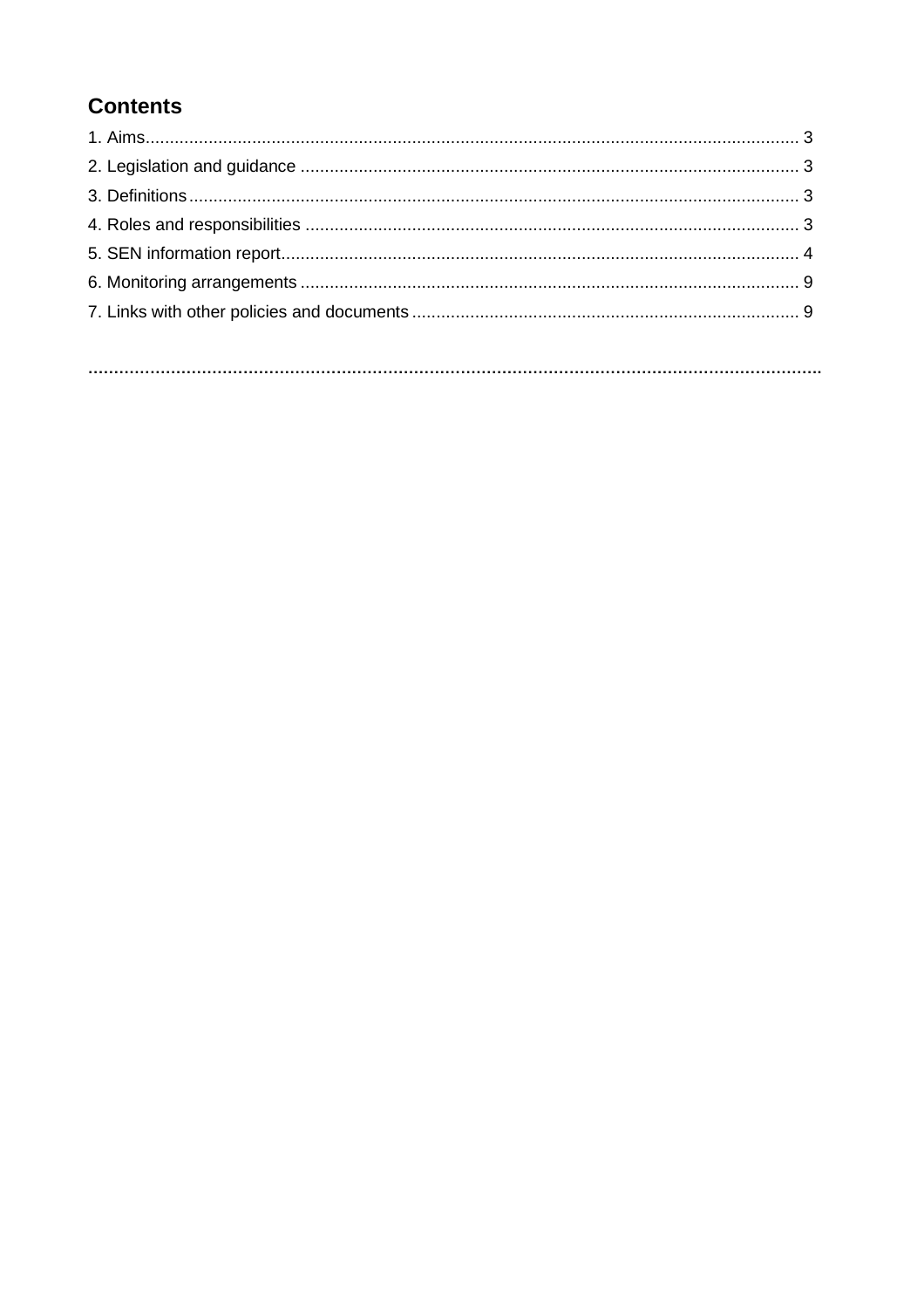## **1. Aims**

We believe in Inclusion being at the heart of effective education. As a school, we are totally committed to meeting the diverse needs of all pupils, aiming to ensure that the learning environment is one where individuality is recognised and barriers to learning are removed.

Our aim is for all children, whatever their need, to have access to the curriculum, recognising the right of every child to be entitled to a broad, balanced and relevant curriculum.

Our SEND information report aims to:

- Set out how our school will support and make provision for pupils with special educational needs (SEND)
- Explain the roles and responsibilities of everyone involved in providing for pupils with SEND
- All children have a right to an education, which offers an equal opportunity to every individual.
- Ensure every member of staff has a contribution to make in supporting the needs of pupils within school.
- Ensure no child is disadvantaged by a special learning need.
- Ensure all children have a right to be taught within the mainstream environment in accordance with their assessed needs.
- Ensure pupils with severe or complex needs have a right to have these needs formally assessed.
- Recognise all children have a right either directly or through their parents, to express a preference in relation to their education needs and provision.
- Ensure partnership should exist between school, parents and all agencies involved in supporting the needs of the child.

## **2. Legislation and guidance**

This information report is based on the statutory [Special Educational Needs and Disability](https://www.gov.uk/government/uploads/system/uploads/attachment_data/file/398815/SEND_Code_of_Practice_January_2015.pdf) (SEND) Code of Practice and the following legislation:

- [Part 3 of the Children and Families Act 2014](http://www.legislation.gov.uk/ukpga/2014/6/part/3), which sets out schools' responsibilities for pupils with SEN and disabilities
- [The Special Educational Needs and Disability Regulations 2014,](http://www.legislation.gov.uk/uksi/2014/1530/contents/made) which set out schools' responsibilities for education, health and care (EHC) plans, SEND co-ordinators (SENDCo) and the SEND information report

## **3. Definitions**

A pupil has SEND if they have a learning difficulty or disability, which calls for special educational provision to be made for them.

They have a learning difficulty or disability if they have:

- A significantly greater difficulty in learning than the majority of others of the same age, or
- A disability which prevents or hinders them from making use of facilities of a kind generally provided for others of the same age in mainstream schools

Special educational provision is educational or training provision that is additional to, or different from, that made generally for other children or young people of the same age by mainstream schools.

## **4. Roles and responsibilities**

#### **4.1 The SENDCo**

The SENDCo is Mr. Richard Storer - deputyhead@greysbrooke.staffs.sch.uk

They will: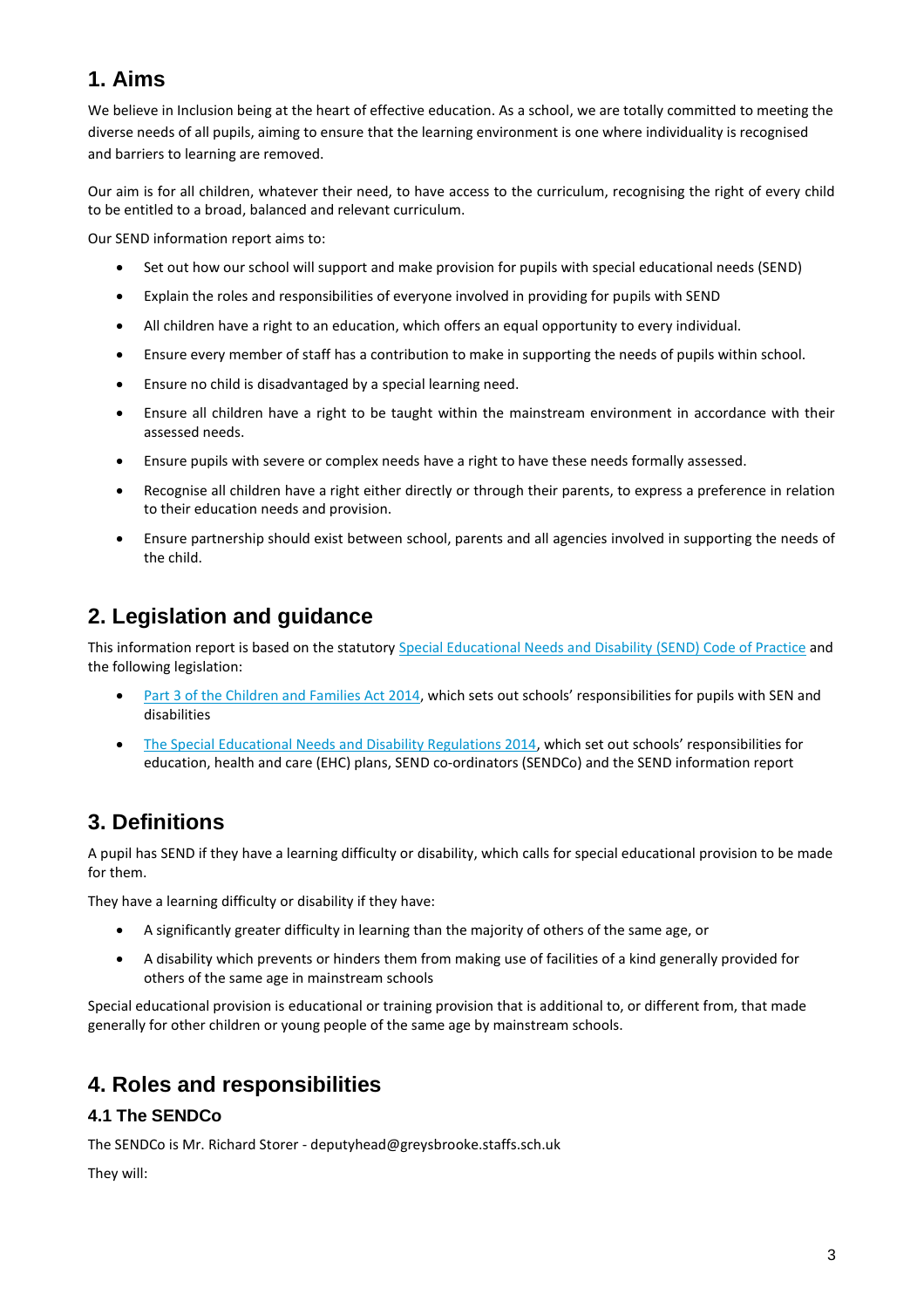- Work with the headteacher and SEND governor, Miss E. Johnson, to determine the strategic development of the SEND provision in the school
- Have day-to-day responsibility for the operation of the ATLP SEND policy and the co-ordination of specific provision made to support individual pupils with SEND, including those who have EHC plans
- Provide professional guidance to colleagues and work with staff, parents, and other agencies to ensure that pupils with SEND receive appropriate support and high quality teaching
- Advise on the graduated approach to providing SEND support
- Advise on the deployment of the school's delegated budget and other resources to meet pupils' needs effectively
- Be the point of contact for external agencies, especially the local authority and its support services
- Liaise with potential next providers of education to ensure pupils and their parents are informed about options and a smooth transition is planned
- Work with the headteacher and ATLP to ensure that the school meets its responsibilities under the Equality Act 2010 with regard to reasonable adjustments and access arrangements
- Ensure the school keeps the records of all pupils with SEND up to date

#### **4.2 The SEND governor**

The SEND governor will:

- Help to raise awareness of SEND issues at Local Governing Board meetings
- Monitor the quality and effectiveness of SEND and disability provision within the school and update the Local Governing board on this
- Work with the Headteacher and SENDCo to determine the strategic development of the provision in the school

#### **4.3 The Headteacher**

The headteacher will:

- Work with the SENDCo and SEN governor to determine the strategic development of the SEND policy and provision in the school
- Have overall responsibility for the provision and progress of learners with SEN and/or a disability

#### **4.4 Class teachers**

Each class teacher is responsible for:

- The progress and development of every pupil in their class
- Working closely with any teaching assistants or specialist staff to plan and assess the impact of support and interventions and how they can be linked to classroom teaching
- Working with the SENDCo to review each pupil's progress and development and decide on any changes to provision
- Ensuring they follow the ATLP SEND policy

### **5. SEND information report**

#### **5.1 The kinds of SEND that are provided for**

Our school currently provides additional and/or different provision for a range of needs, including:

• Communication and interaction, for example, autistic spectrum disorder, Asperger's Syndrome, speech and language difficulties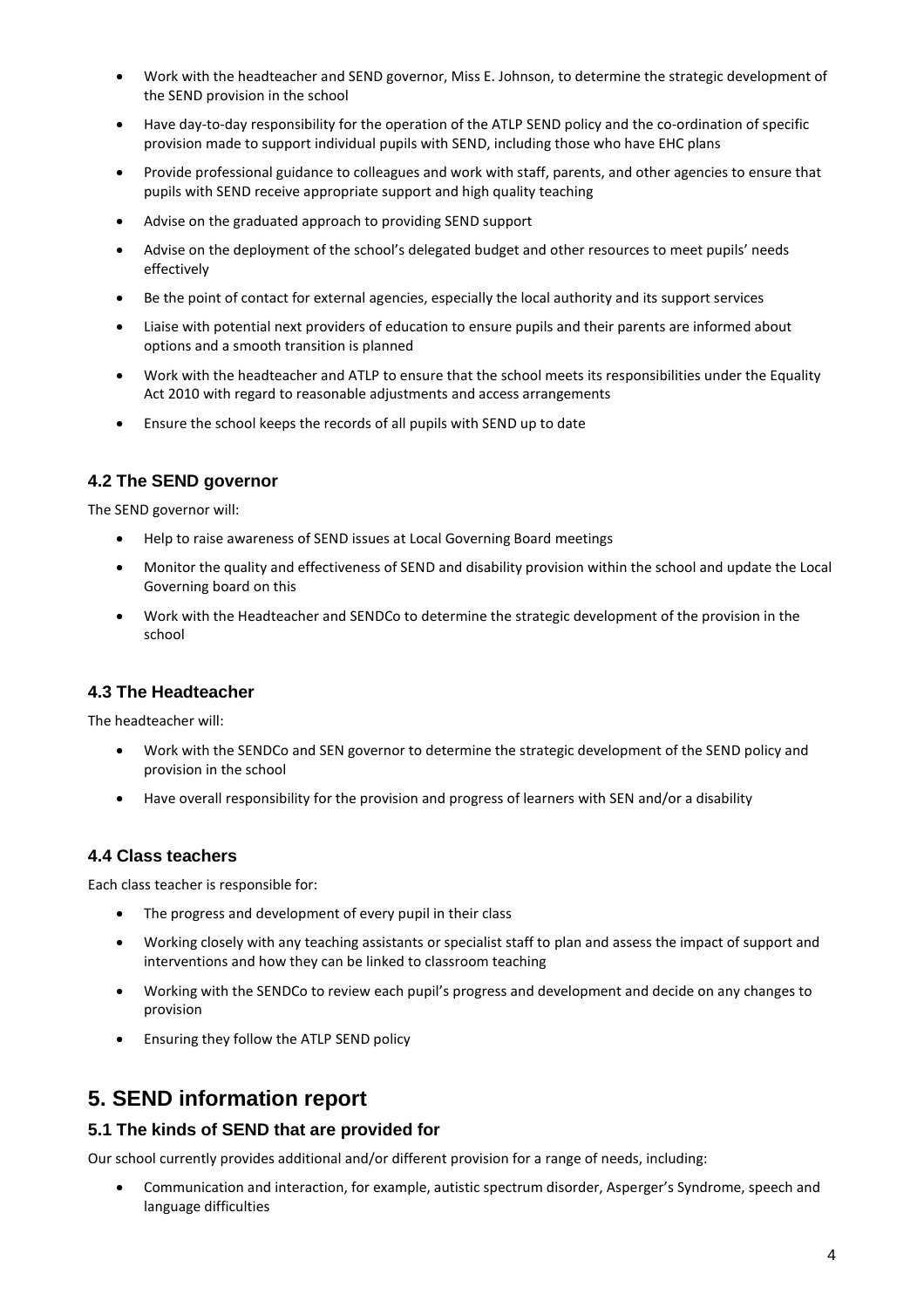- Cognition and learning, for example, dyslexia, dyspraxia,
- Social, emotional and mental health difficulties, for example, attention deficit hyperactivity disorder (ADHD),
- Sensory and/or physical needs, for example, visual impairments, hearing impairments, processing difficulties, epilepsy
- Moderate/severe/profound and multiple learning difficulties

#### **5.2 Identifying pupils with SEND and assessing their needs**

We will assess each pupil's current skills and levels of attainment on entry, which will build on previous settings and Key Stages, where appropriate. Class teachers will make regular assessments of progress for all pupils and identify those whose progress:

- Is significantly slower than that of their peers starting from the same baseline
- Fails to match or better the child's previous rate of progress
- Fails to close the attainment gap between the child and their peers
- Widens the attainment gap

This may include progress in areas other than attainment, for example, social needs.

Slow progress and low attainment will not automatically mean a pupil is recorded as having SEN.

When deciding whether special educational provision is required, we will start with the desired outcomes, including the expected progress and attainment, and the views and the wishes of the pupil and their parents. We will use this to determine the support that is needed and whether we can provide it by adapting our core offer, or whether something different or additional is needed.

#### **5.3 Consulting and involving pupils and parents**

We will have an early discussion with the pupil and their parents when identifying whether they need special educational provision. These conversations will make sure that:

- Everyone develops a good understanding of the pupil's areas of strength and difficulty
- We take into account the parents' concerns
- Everyone understands the agreed outcomes sought for the child
- Everyone is clear on what the next steps are

Notes of these early discussions will be added to the pupil's record (stored centrally) and given to their parents.

We will formally notify parents when it is decided that a pupil will receive SEN support.

#### **5.4 Assessing and reviewing pupils' progress towards outcomes**

We will follow the graduated approach and the four-part cycle of **assess, plan, do, review**.

The class or subject teacher will work with the SENDCo to carry out a clear analysis of the pupil's needs. This will draw on:

- The teacher's assessment and experience of the pupil
- Their previous progress and attainment and behaviour
- Other teachers' assessments, where relevant
- The individual's development in comparison to their peers and national data
- The views and experience of parents
- The pupil's own views
- Advice from external support services, if relevant

The assessment will be reviewed regularly.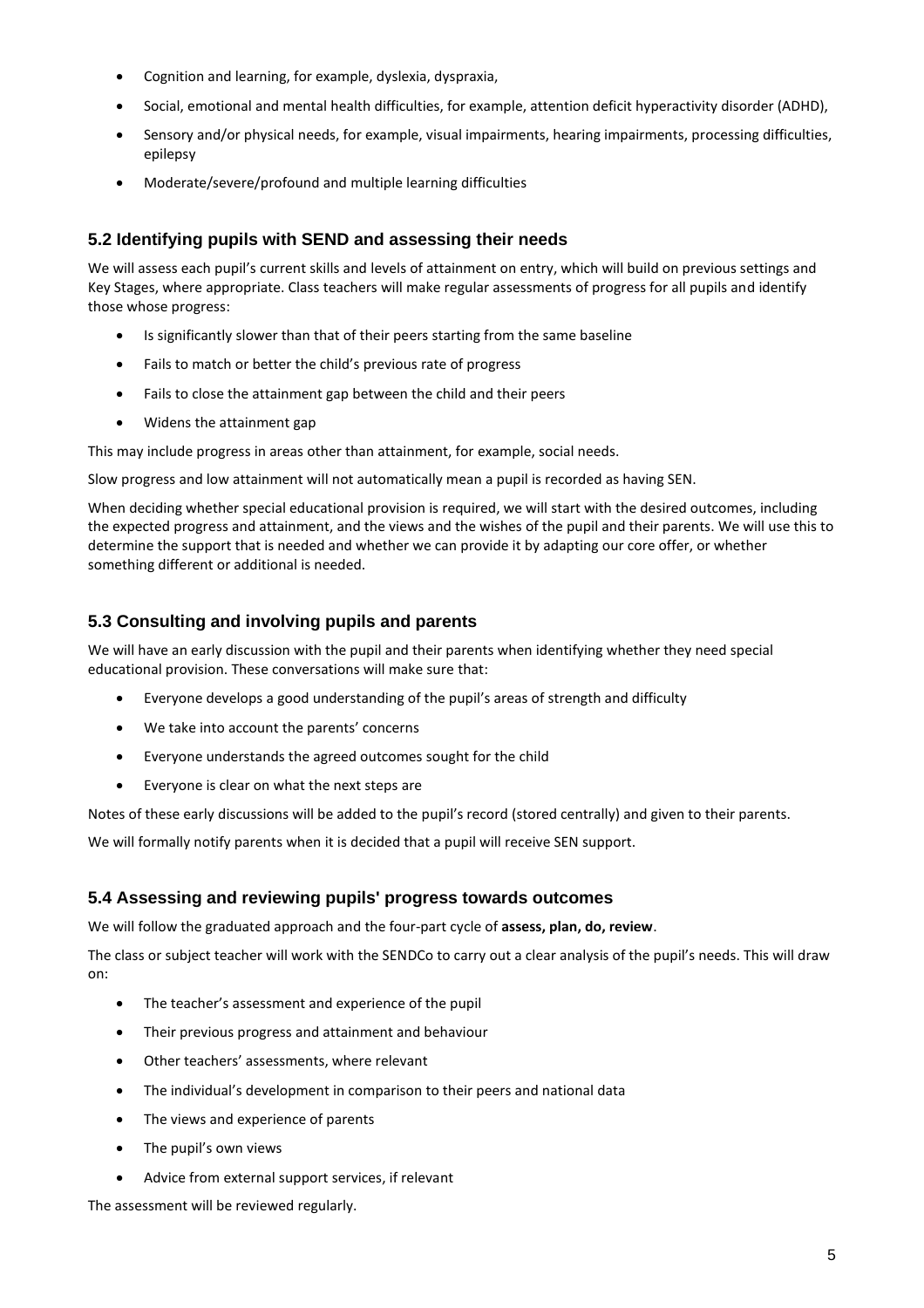All teachers and support staff who work with the pupil will be made aware of their needs, the outcomes sought, the support provided, and any teaching strategies or approaches that are required. We will regularly review the effectiveness of the support and interventions and their impact on the pupil's progress.

#### **Our Graduated Approach to SEND**

The school will involve parents and children in all decisions and listen to their views:



#### **5.5 Supporting pupils moving between phases and preparing for adulthood**

We will share information with the school, college, or other setting the pupil is moving to. We will agree with parents and pupils which information will be shared as part of this.

Based on needs, when moving to a new year group or school we:

- Introduce the child to their new teacher and teaching assistant during a transition day.
- Hold transition meetings between teachers to pass on key information and targets that will ensure a smooth transition can take place.

When a child is transitioning to a new school, we:

- Ensure all appropriate SEND files are transferred.
- Liaise with the transition and SEND team at the new school.
- Where possible, arrange additional transition days.

#### **5.6 Our approach to teaching pupils with SEND**

Teachers are responsible and accountable for the progress and development of all the pupils in their class.

To meet the needs of children with SEND we will follow a tiered approach. All children have a right to quality first teaching. Where necessary, children will receive small group intervention work. Where a child has specific special needs, these may be addressed through one to one sessions.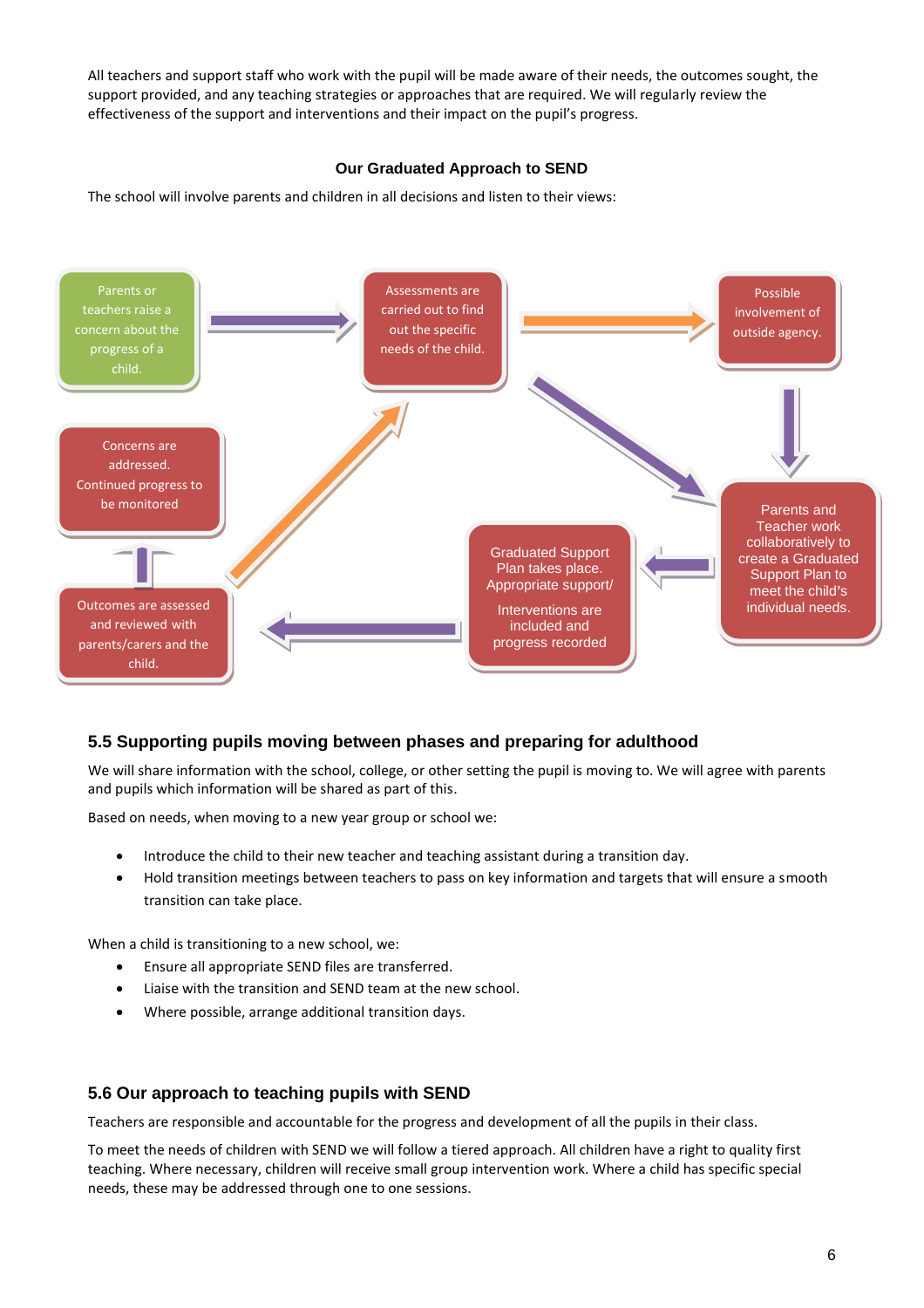#### **5.7 Adaptations to the curriculum and learning environment**

We make the following adaptations to ensure all pupils' needs are met:

- Differentiating our curriculum to ensure all pupils are able to access it, for example, by grouping, 1:1 work, teaching style, content of the lesson, etc.
- Adapting our resources and staffing
- Using recommended aids, such as laptops, coloured overlays, visual timetables, larger font, etc.
- Differentiating our teaching, for example, giving longer processing times, pre-teaching of key vocabulary, reading instructions aloud, etc.
- Accessibility ramps (fixed and portable).
- Two disability friendly toilets.

#### **5.8 Additional support for learning**

We have eight teaching assistants who are trained to deliver interventions such as precision teaching and WellComm.

Teaching assistants will support pupils on a 1:1 basis when a child has specific needs that can not be addressed during whole class or small group interventions.

Teaching assistants will support pupils in small groups when a child's needs can not be met through differentiation.

We work with the following agencies to provide support for pupils with SEND:

- Midland Psychology
- **SENSS**
- Speech and Language
- School Nurse
- Behaviour support

For a full list of the agencies available, please visit the Staffordshire Local Offer

<https://www.staffordshireconnects.info/kb5/staffordshire/directory/home.page>

#### **5.9 Expertise and training of staff**

Our SENDCo has six years experience in this role. He has been awarded the qualification of National Award for SENDCo.

He is allocated three hours a week to manage SEND provision.

We have a team of eight teaching assistants, including 3 higher level teaching assistants (HLTAs) who are trained to deliver SEN provision.

In the last academic year, staff have been trained to support children with dyslexic tendencies across the school.

We use specialist staff for precision teaching and Read Write Inc phonics sessions.

#### **5.10 Securing equipment and facilities**

At Greysbrooke, we use a needs assessment to dictate training and resources each academic year. This enables us to meet the needs of the children in our care.

#### **5.11 Evaluating the effectiveness of SEN provision**

We evaluate the effectiveness of provision for pupils with SEND by:

• Reviewing pupils' individual progress towards their goals each term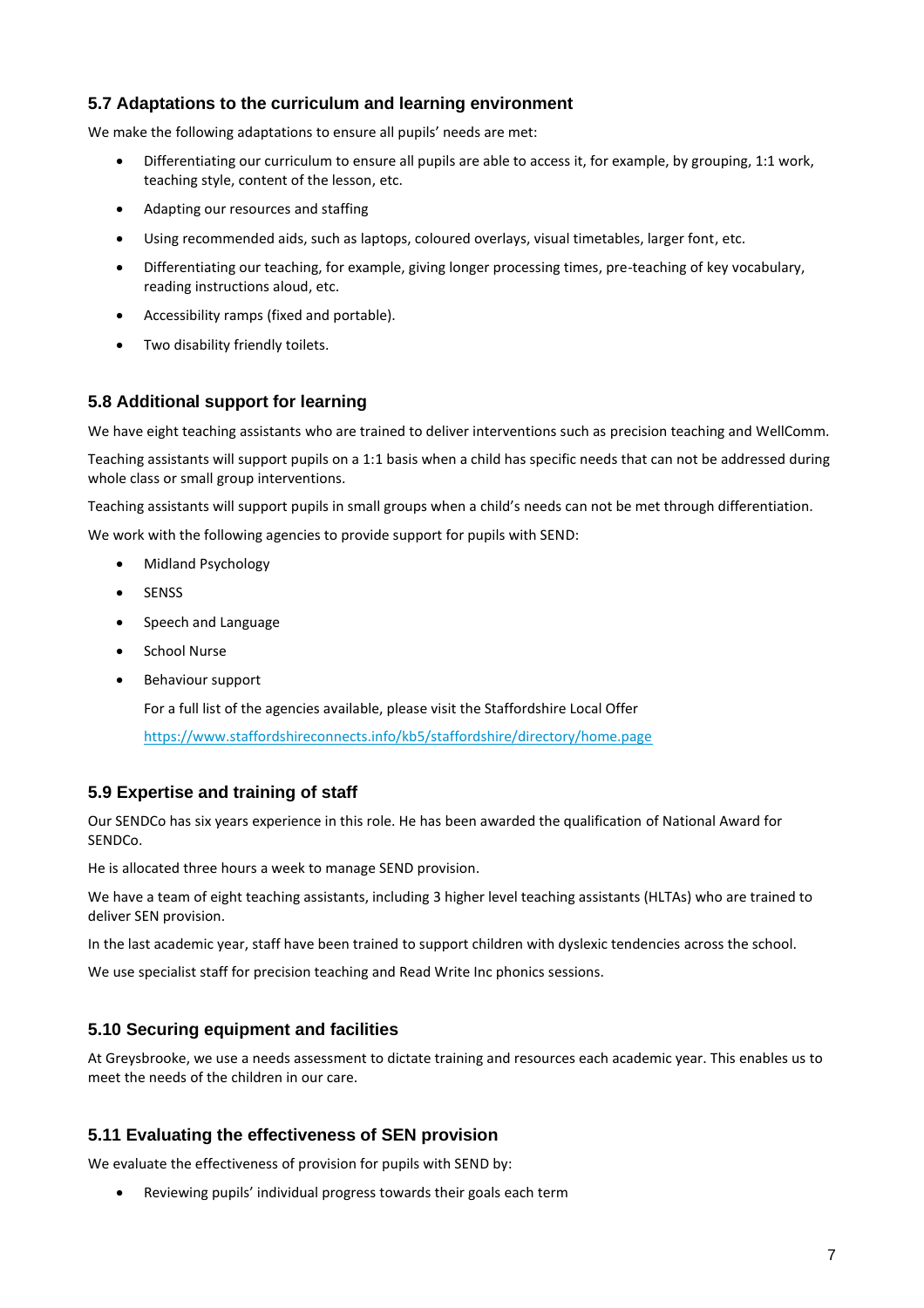- Reviewing the impact of interventions this time scale is dependent of the individual child's needs and the intervention but should be no longer than six weeks.
- Using pupil questionnaires/pupil voice
- Monitoring by the SENDCo
- Using provision maps to measure progress
- Holding annual reviews for pupils with statements of SEND or EHC plans

#### **5.12 Enabling pupils with SEND to engage in activities available to those in the school who do not have SEND**

All of our extra-curricular activities and school visits are available to all our pupils, including our before-and afterschool clubs.

All pupils are encouraged to go on our residential trip to Ingestre Hall (Year 3 and 4), Laches Wood (Year 5) or PGL (Year 6).

All pupils are encouraged to take part in sports day/school plays/special workshops, etc.

No pupil is ever excluded from taking part in these activities because of their SEN or disability.

All lessons are adapted and differentiated so that they are accessible by all pupils irrespective of needs. Additional resources, including word maps, concrete resources and adult support are available to SEND children to allow access to all tasks.

#### **5.13 Support for improving emotional and social development**

We provide support for pupils to improve their emotional and social development in the following ways:

- Pupils with SEND are encouraged to be part of the School Council, Art Council, Eco Council or Sport Coordinators.
- Pupils with SEND are also encouraged to be part of nurture sessions to promote teamwork/building friendships etc.

We have a zero tolerance approach to bullying.

#### **5.14 Working with other agencies**

We work closely with agencies which can provide additional advice / support in school.

We are supported by SENSS and a member of the SENSS team will work with a limited number of children to provide more detailed assessments and advice on strategies we can use. SENSS will meet with parents as requested.

An Educational Psychologist provides support in school for children who are recognised as requiring to be put forward for Statutory Assessment. The Educational Psychologist will meet with parents and provide parents and school with supporting advice.

A Speech Therapist liaises regularly with the SENDCo and can provide advice and support programs for individual children which can be followed in class.

The School Nurse liaises with the SENDCo on health and social issues relating to pupils.

The SENDCo also liaises with other services including School Doctor, Community Pediatrician, Sensory Support Service, Behaviour Support, Midland Psychology and representatives from Child and Mental Health Service and Social Services. Further information can be found on the Staffordshire local offer –

<https://www.staffordshireconnects.info/kb5/staffordshire/directory/home.page>

#### **5.15 Complaints about SEND provision**